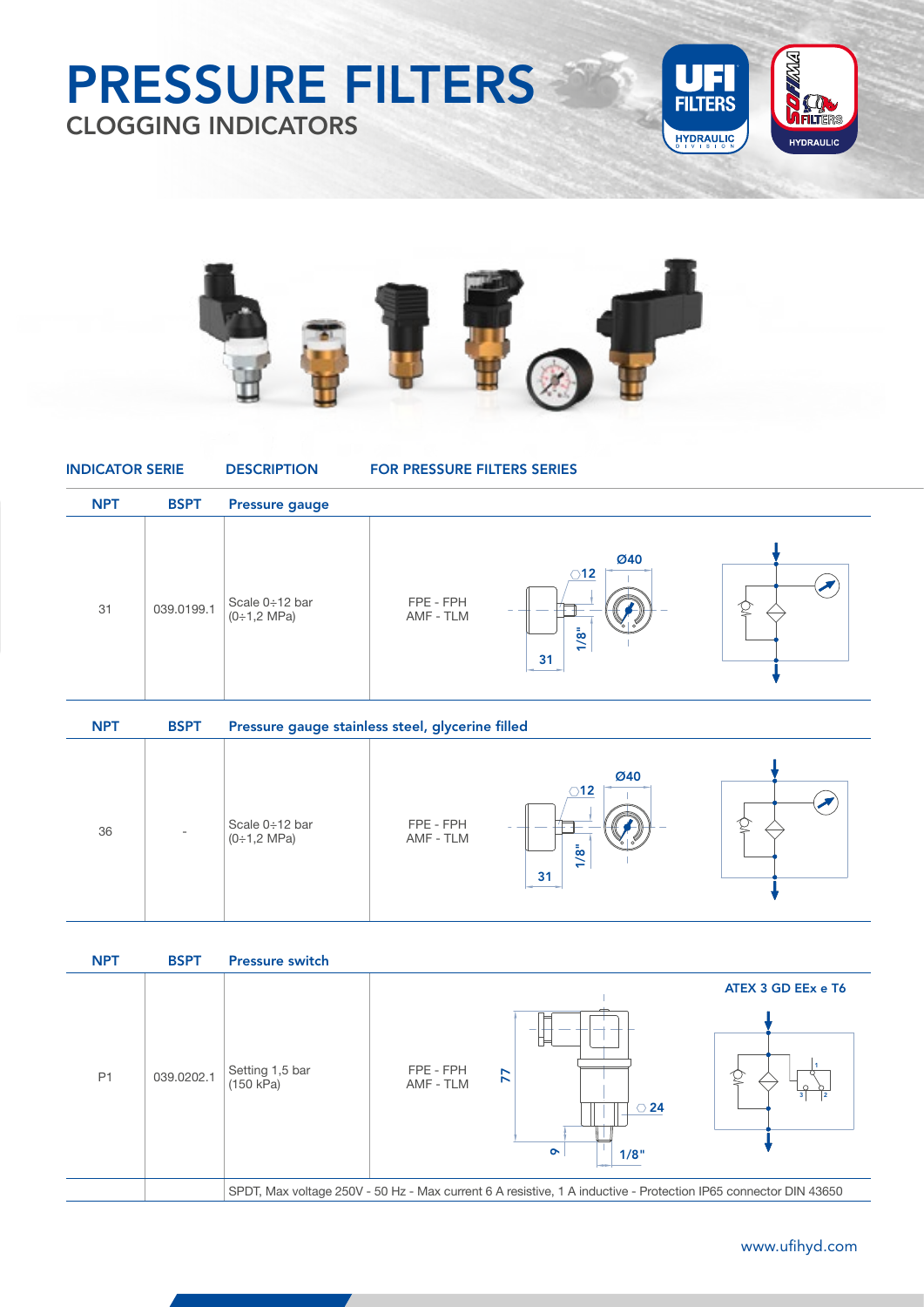## PRESSURE FILTERS CLOGGING INDICATORS





| <b>NBR</b> | <b>FKM</b> | <b>Differential VISUAL indicator</b> |                                           |                            |    |
|------------|------------|--------------------------------------|-------------------------------------------|----------------------------|----|
| U0         | W0         | Setting 1,3 bar<br>(130 kPa)         | for FPE $A_+$ , $B_+$<br>for AMD 15+, 30+ | 32<br>$\bigcirc$ 20<br>M14 | Ï₩ |

| <b>NBR</b> | <b>FKM</b> | <b>Differential VISUAL indicators</b> |                                                                             |                  |  |
|------------|------------|---------------------------------------|-----------------------------------------------------------------------------|------------------|--|
| 5B         | AB         | Setting 1,3 bar<br>(130 kPa)          | <b>FPH</b><br><b>TLM</b>                                                    | Ø30              |  |
| 5D         | <b>AD</b>  | Setting 2,5 bar<br>(250 kPa)          | FPA - FPB - FPD -<br>FPL - FPM<br>MDM - MHT - MDF -<br>SPP - SPM            | 36<br>$\circ$ 30 |  |
| 5E         | AE         | Setting 5 bar<br>(500 kPa)            | FPA - FPB - FPC -<br>FPD - FPL - FPM<br>MDM - MHT - MGT-<br>MDF - SPP - SPM | Ï₩<br>M20x1,5    |  |
| 5F         | AF         | Setting 8 bar<br>(800 kPa)            | FPA - FPB - FPC -<br>FPD - FPL - FPM<br>MDM - MHT - MGT-<br>MDF - SPP - SPM |                  |  |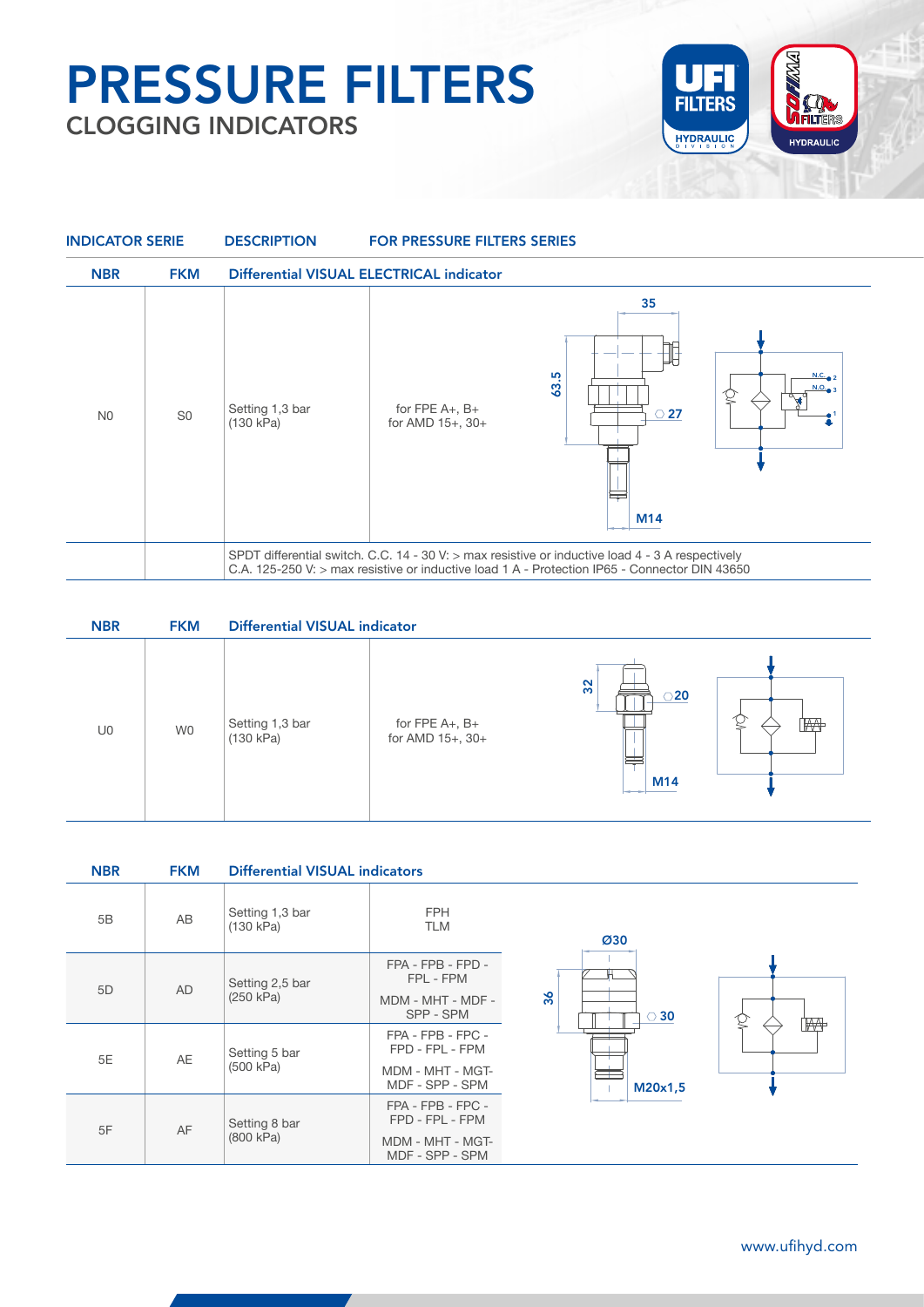

| <b>INDICATOR SERIE</b> |            | <b>DESCRIPTION</b>           | <b>FOR PRESSURE FILTERS SERIES</b>                                          |                                                                                                                                                                                                       |            |
|------------------------|------------|------------------------------|-----------------------------------------------------------------------------|-------------------------------------------------------------------------------------------------------------------------------------------------------------------------------------------------------|------------|
| <b>NBR</b>             | <b>FKM</b> |                              | <b>Differential ELECTRICAL indicators</b>                                   |                                                                                                                                                                                                       |            |
| 6B                     | CB         | Setting 1,3 bar<br>(130 kPa) | <b>FPH</b><br><b>TLM</b>                                                    | 48<br>35                                                                                                                                                                                              |            |
| 6 <sub>D</sub>         | <b>CD</b>  | Setting 2,5 bar<br>(250 kPa) | FPA - FPB - FPD -<br>FPL - FPM<br>MDM - MHT - MDF -<br>SPP - SPM            | 貝                                                                                                                                                                                                     | $N.C.$ $2$ |
| 6E                     | <b>CE</b>  | Setting 5 bar<br>(500 kPa)   | FPA - FPB - FPC -<br>FPD - FPL - FPM<br>MDM - MHT - MGT-<br>MDF - SPP - SPM | 57<br>$\circ$ 30                                                                                                                                                                                      | N.O.       |
| 6F                     | <b>CF</b>  | Setting 8 bar<br>(800 kPa)   | FPA - FPB - FPC -<br>FPD - FPL - FPM<br>MDM - MHT - MGT-<br>MDF - SPP - SPM | M20x1,5                                                                                                                                                                                               |            |
|                        |            |                              |                                                                             | SPDT differential switch. C.C. 14 - 30 V: $>$ max resistive or inductive load 4 - 3 A respectively<br>C.A. 125-250 V: $>$ max resistive or inductive load 1 A - Protection IP65 - Connector DIN 43650 |            |

| <b>NBR</b> | <b>FKM</b> |                              |                                                                                                                                                                                                       | Differential ELECTRICAL indicators with LED (24 v) for visual indication |                                                    |
|------------|------------|------------------------------|-------------------------------------------------------------------------------------------------------------------------------------------------------------------------------------------------------|--------------------------------------------------------------------------|----------------------------------------------------|
| 7B         | <b>EB</b>  | Setting 1,3 bar<br>(130 kPa) | <b>FPH</b><br><b>TLM</b>                                                                                                                                                                              | 48<br>35                                                                 |                                                    |
| 7D         | <b>ED</b>  | Setting 2,5 bar              | FPA - FPB - FPD -<br>FPL - FPM                                                                                                                                                                        |                                                                          |                                                    |
|            |            | (250 kPa)                    | MDM - MHT - MDF -<br>SPP - SPM                                                                                                                                                                        | ┋                                                                        |                                                    |
| <b>7E</b>  | EE.        | Setting 5 bar                | FPA - FPB - FPC -<br>FPD - FPL - FPM                                                                                                                                                                  | 57                                                                       | $\frac{ R }{ R }$ N.C. $\frac{2}{2}$<br>$N.O_{23}$ |
|            |            | (500 kPa)                    | MDM - MHT - MGT-<br>MDF - SPP - SPM                                                                                                                                                                   | $\circ$ 30                                                               |                                                    |
| 7F         | EF         | Setting 8 bar                | FPA - FPB - FPC -<br>FPD - FPL - FPM                                                                                                                                                                  |                                                                          |                                                    |
|            |            | (800 kPa)                    | MDM - MHT - MGT-<br>MDF - SPP - SPM                                                                                                                                                                   | M20x1,5                                                                  |                                                    |
|            |            |                              | SPDT differential switch. C.C. 14 - 30 V: $>$ max resistive or inductive load 4 - 3 A respectively<br>C.A. 125-250 V: $>$ max resistive or inductive load 1 A - Protection IP65 - Connector DIN 43650 |                                                                          |                                                    |

| <b>NBR</b>     | <b>FKM</b> | Differential ELECTRICAL indicators with THERMOSTAT 30° C |                                                                             |                                                                                                                                                                                                     |
|----------------|------------|----------------------------------------------------------|-----------------------------------------------------------------------------|-----------------------------------------------------------------------------------------------------------------------------------------------------------------------------------------------------|
| T <sub>0</sub> | DB         | Setting 1,3 bar<br>(130 kPa)                             | FPH.<br>TLM                                                                 | 59                                                                                                                                                                                                  |
| T <sub>2</sub> | DE.        | Setting 5 bar<br>(500kPa)                                | FPA - FPB - FPC -<br>FPD - FPL - FPM<br>MDM - MHT - MDF -<br>SPP - SPM      |                                                                                                                                                                                                     |
| T <sub>3</sub> | <b>DF</b>  | Setting 8 bar<br>(800 kPa)                               | FPA - FPB - FPC -<br>FPD - FPL - FPM<br>MDM - MHT - MGT-<br>MDF - SPP - SPM | 2<br>$N.C.$ 2<br>N.O.<br>$\circ$ 32                                                                                                                                                                 |
| T <sub>6</sub> | <b>DD</b>  | Setting 2,5 bar<br>(250 kPa)                             | FPA - FPB - FPD -<br>FPL - FPM<br>MDM - MHT - MDF -<br>SPP - SPM            | M20x1.5                                                                                                                                                                                             |
|                |            |                                                          |                                                                             | SPDT differential switch. C.C. 14 - 30 V: > max resistive or inductive load 4 - 3 A respectively<br>C.A. 125-250 V: $>$ max resistive or inductive load 1 A - Protection IP65 - Connector DIN 43650 |

269 www.ufihyd.com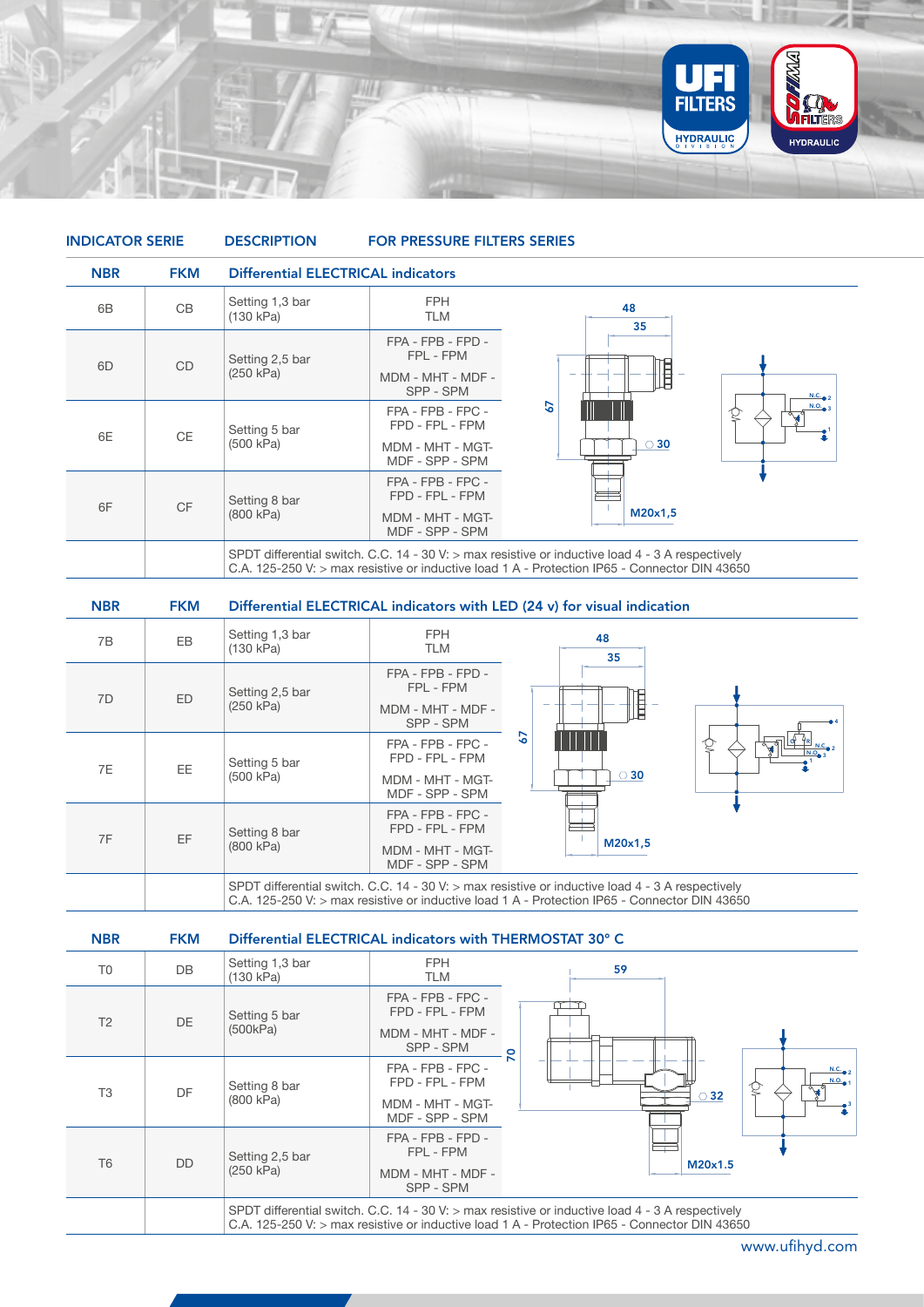# PRESSURE FILTERS CLOGGING INDICATORS



| <b>INDICATOR SERIE</b> |                | <b>DESCRIPTION</b>           | <b>FOR PRESSURE FILTERS SERIES</b>                                          |                                                                                                                                                                                                       |
|------------------------|----------------|------------------------------|-----------------------------------------------------------------------------|-------------------------------------------------------------------------------------------------------------------------------------------------------------------------------------------------------|
| <b>NBR</b>             | <b>FKM</b>     |                              | Differential VISUAL ELECTRICAL indicators                                   |                                                                                                                                                                                                       |
| 70                     | E0             | Setting 1,3 bar<br>(130 kPa) | <b>FPH</b><br><b>TLM</b>                                                    | 48                                                                                                                                                                                                    |
| 76                     | E <sub>6</sub> | Setting 2,5 bar<br>(250kPa)  | FPA - FPB - FPD -<br>FPL - FPM<br>MDM - MHT - MDF -<br>SPP - SPM            |                                                                                                                                                                                                       |
| 72                     | E2             | Setting 5 bar<br>(500 kPa)   | FPA - FPB - FPC -<br>FPD - FPL - FPM<br>MDM - MHT - MGT-<br>MDF - SPP - SPM | $\overline{R}$<br>N.C.<br>N.O.<br>Ç<br>$\circ$ 30                                                                                                                                                     |
| 73                     | E <sub>3</sub> | Setting 8 bar<br>(800 kPa)   | FPA - FPB - FPC -<br>FPD - FPL - FPM<br>MDM - MHT - MGT-<br>MDF - SPP - SPM | M20x1.5                                                                                                                                                                                               |
|                        |                |                              |                                                                             | SPDT differential switch. C.C. 14 - 30 V: $>$ max resistive or inductive load 4 - 3 A respectively<br>C.A. 125-250 V: $>$ max resistive or inductive load 1 A - Protection IP65 - Connector DIN 43650 |
| <b>NBR</b>             | <b>FKM</b>     |                              | Differential ELECTRICAL indicators VANDAL PROOF                             |                                                                                                                                                                                                       |
|                        |                |                              | FPA - FPB - FPC -                                                           | 104                                                                                                                                                                                                   |

| <b>NBR</b>     | <b>FKM</b> | <b>Differential ELECTRICAL indicators ATEX</b> |                                                                             |               |                                                                                                                                                                                                     |                                       |                    |                                                      |
|----------------|------------|------------------------------------------------|-----------------------------------------------------------------------------|---------------|-----------------------------------------------------------------------------------------------------------------------------------------------------------------------------------------------------|---------------------------------------|--------------------|------------------------------------------------------|
|                |            |                                                |                                                                             |               | SPDT differential switch. C.C. 14 - 30 V: $>$ max resistive or inductive load 4 - 3 A respectively<br>C.A. 125-250 V: > max resistive or inductive load 1 A - Protection IP65 - Connector DIN 43650 |                                       |                    |                                                      |
| M <sub>6</sub> |            | Setting 2,5 bar<br>(250 kPa)                   | FPA - FPB - FPD -<br>FPL - FPM<br>MDM - MHT - MDF -<br>SPP - SPM            |               | $\circ$ 32/                                                                                                                                                                                         | M20x1.5                               |                    |                                                      |
| M <sub>3</sub> |            | Setting 8 bar<br>(800kPa)                      | FPA - FPB - FPC -<br>FPD - FPL - FPM<br>MDM - MHT - MGT-<br>MDF - SPP - SPM | $\frac{8}{2}$ |                                                                                                                                                                                                     | ္တ<br>$\tilde{z}$                     | N OMRG6B2114PUS24D | $\overline{1}$<br><b>BASETTA SENZA</b><br>CONNETTORE |
| M <sub>2</sub> |            | Setting 5 bar<br>(500 kPa)                     | FPD - FPL - FPM<br>MDM - MHT - MGT-<br>MDF - SPP - SPM                      | 106           |                                                                                                                                                                                                     | <b>INTERRUTTORE REED</b><br><b>NA</b> |                    |                                                      |

| <b>NBR</b> | <b>FKM</b> | <b>Differential ELECTRICAL indicators ATEX</b>                                                                                                                                                        |                                      |                               |
|------------|------------|-------------------------------------------------------------------------------------------------------------------------------------------------------------------------------------------------------|--------------------------------------|-------------------------------|
|            |            | Setting 1,3 bar                                                                                                                                                                                       | FPA - FPB - FPD - FPL<br>- FPM       | 35                            |
| 008.0239.2 |            | (130 kPa)                                                                                                                                                                                             | MDM - MHT - MDF -<br>SPP - SPM       | ATEX 3 GD EEx e T6            |
| 008.0240.2 |            | Setting 2,5 bar                                                                                                                                                                                       | FPA - FPB - FPD -<br>FPL - FPM       | $\overline{5}$                |
|            |            | (250kPa)                                                                                                                                                                                              | MDM - MHT - MDF -<br>SPP - SPM       | Ø27,5<br>N.C.                 |
|            |            | Setting 5 bar                                                                                                                                                                                         | FPA - FPB - FPC -<br>FPD - FPL - FPM | 56<br>N.O.<br>Q               |
| 008.0235.2 |            | (500 kPa)                                                                                                                                                                                             | MDM - MHT - MGT-<br>MDF - SPP - SPM  | $\circ$ 27<br>$\overline{24}$ |
|            |            | Setting 8 bar                                                                                                                                                                                         | FPA - FPB - FPC -<br>FPD - FPL - FPM | M20x1,5                       |
| 008.0212.2 |            | (800 kPa)                                                                                                                                                                                             | MDM - MHT - MGT-<br>MDF - SPP - SPM  |                               |
|            |            | SPDT differential switch. C.C. 14 - 30 V: $>$ max resistive or inductive load 4 - 3 A respectively<br>C.A. 125-250 V: $>$ max resistive or inductive load 1 A - Protection IP65 - Connector DIN 43650 |                                      |                               |

### www.ufihyd.com